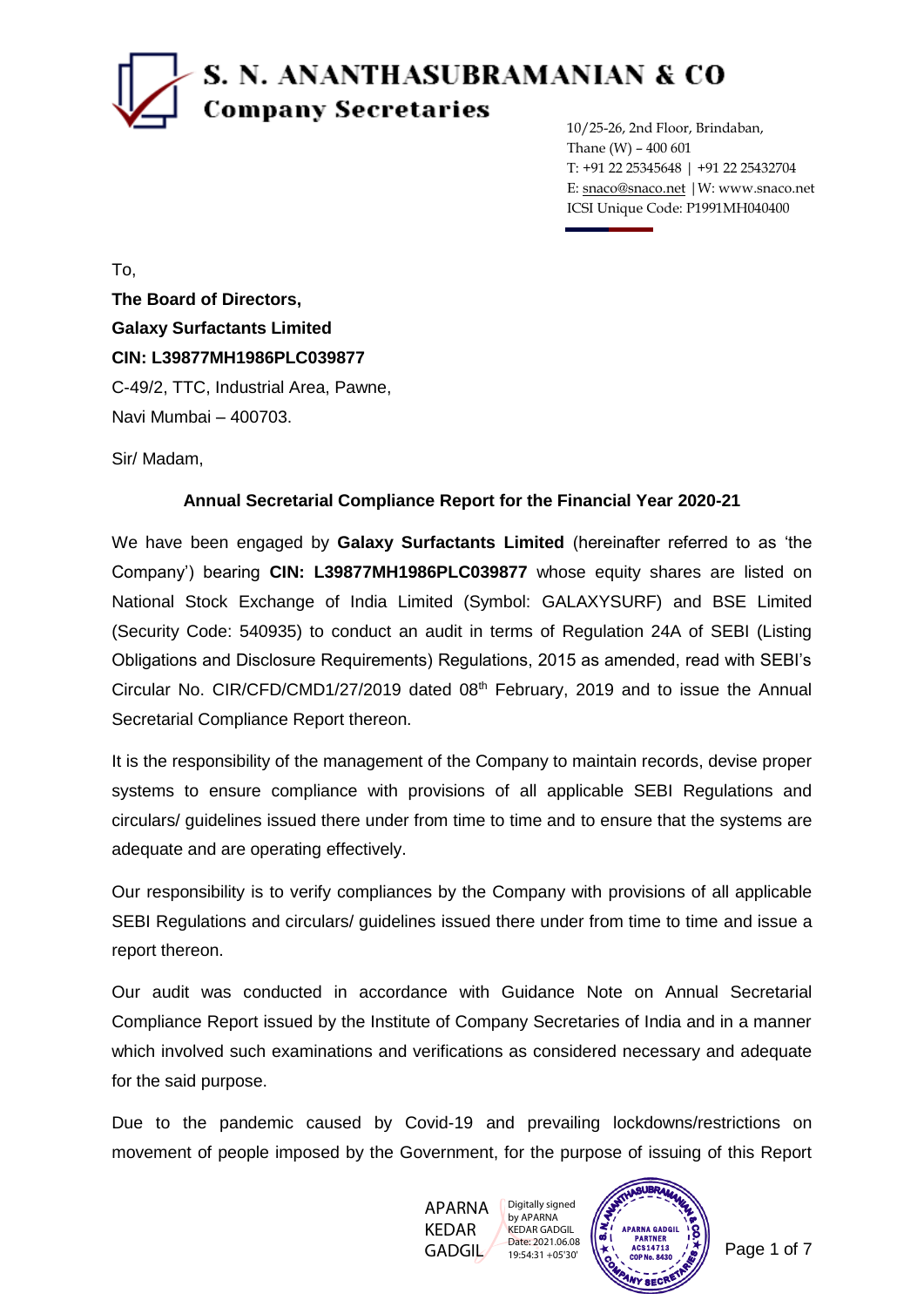

we have conducted our audit remotely based on the records and information made available to us by the Company, electronically.

Annual Secretarial Compliance Report is enclosed.



**Partner**

**ACS: 14713 | COP No.: 8430 08th June, 2021 |Thane**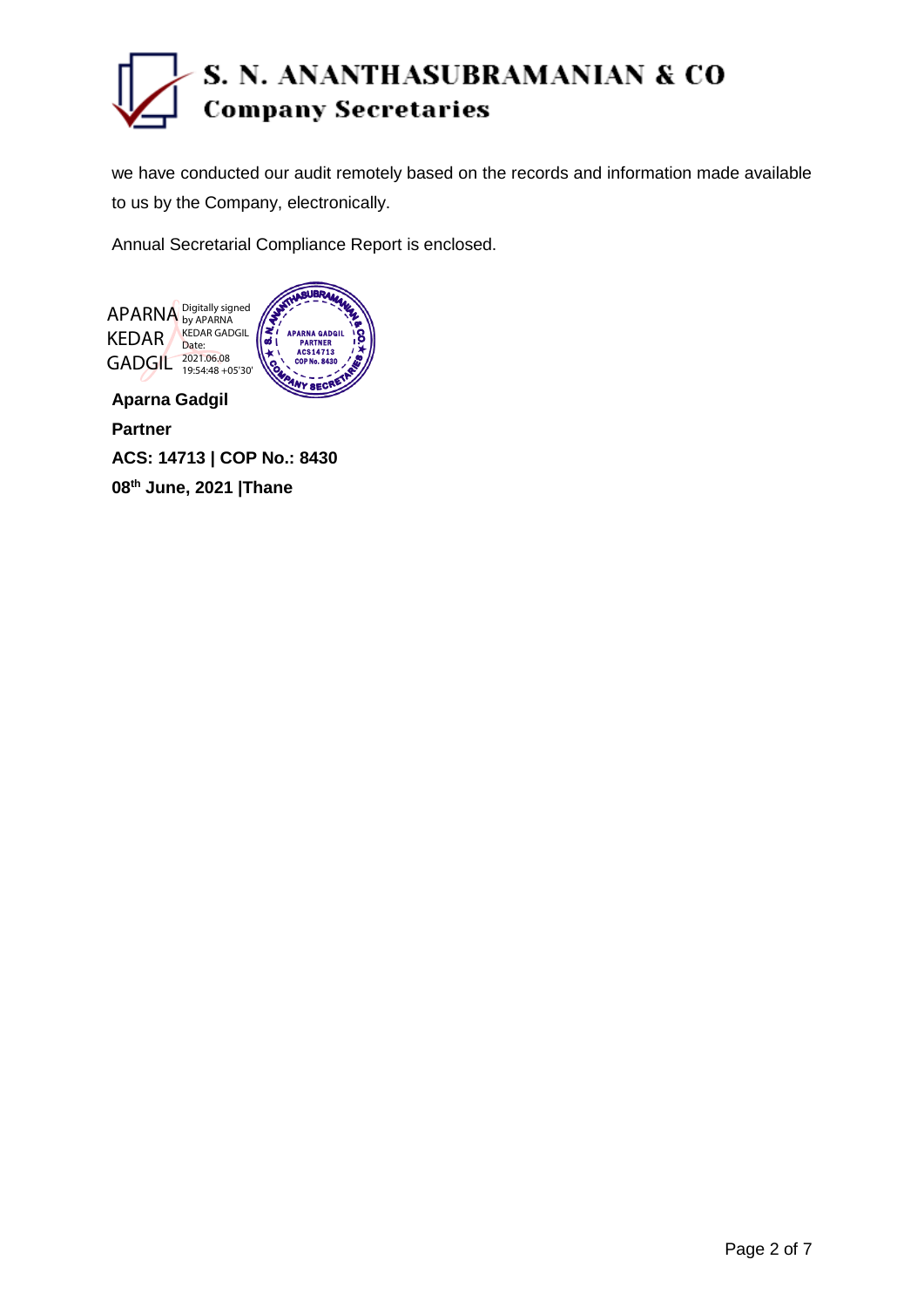

10/25-26, 2nd Floor, Brindaban, Thane (W) – 400 601 T: +91 22 25345648 | +91 22 25432704 E: snaco@snaco.net |W: www.snaco.net ICSI Unique Code: P1991MH040400

#### **SECRETARIAL COMPLIANCE REPORT OF GALAXY SURFACTANTS LIMITED FOR THE FINANCIAL YEAR ENDED 31ST MARCH, 2021**

We have examined:

- (a) all the documents and records made available to us and explanations provided by **Galaxy Surfactants Limited** ('the listed entity');
- (b) filings/ submissions made by the listed entity to the stock exchanges;
- (c) website of the listed entity;
- (d) any other document/ filing, as may be relevant, which has been relied upon to make this certification;

for the financial year ended 31<sup>st</sup> March, 2021 ('Review Period'), in respect of compliance with the provisions of:

- (a) the Securities and Exchange Board of India Act, 1992 ('SEBI Act') and the Regulations, circulars, guidelines issued there under; and
- (b) the Securities Contracts (Regulation) Act, 1956 ('SCRA'), rules made there under and the Regulations, circulars, guidelines issued there under by the Securities and Exchange Board of India ('SEBI').

The specific Regulations, whose provisions and the circulars/ guidelines issued there under, have been examined, include:

- (a) Securities and Exchange Board of India (Listing Obligations and Disclosure Requirements) Regulations, 2015 ("LODR");
- (b) Securities and Exchange Board of India (Issue of Capital and Disclosure Requirements) Regulations, 2018 – **Not Applicable as there was no reportable event during the financial year under review;**
- (c) Securities and Exchange Board of India (Substantial Acquisition of Shares and Takeovers) Regulations, 2011;



Digitally signed by APARNA KEDAR GADGIL Date: 2021.06.08 19:55:03 +05'30'

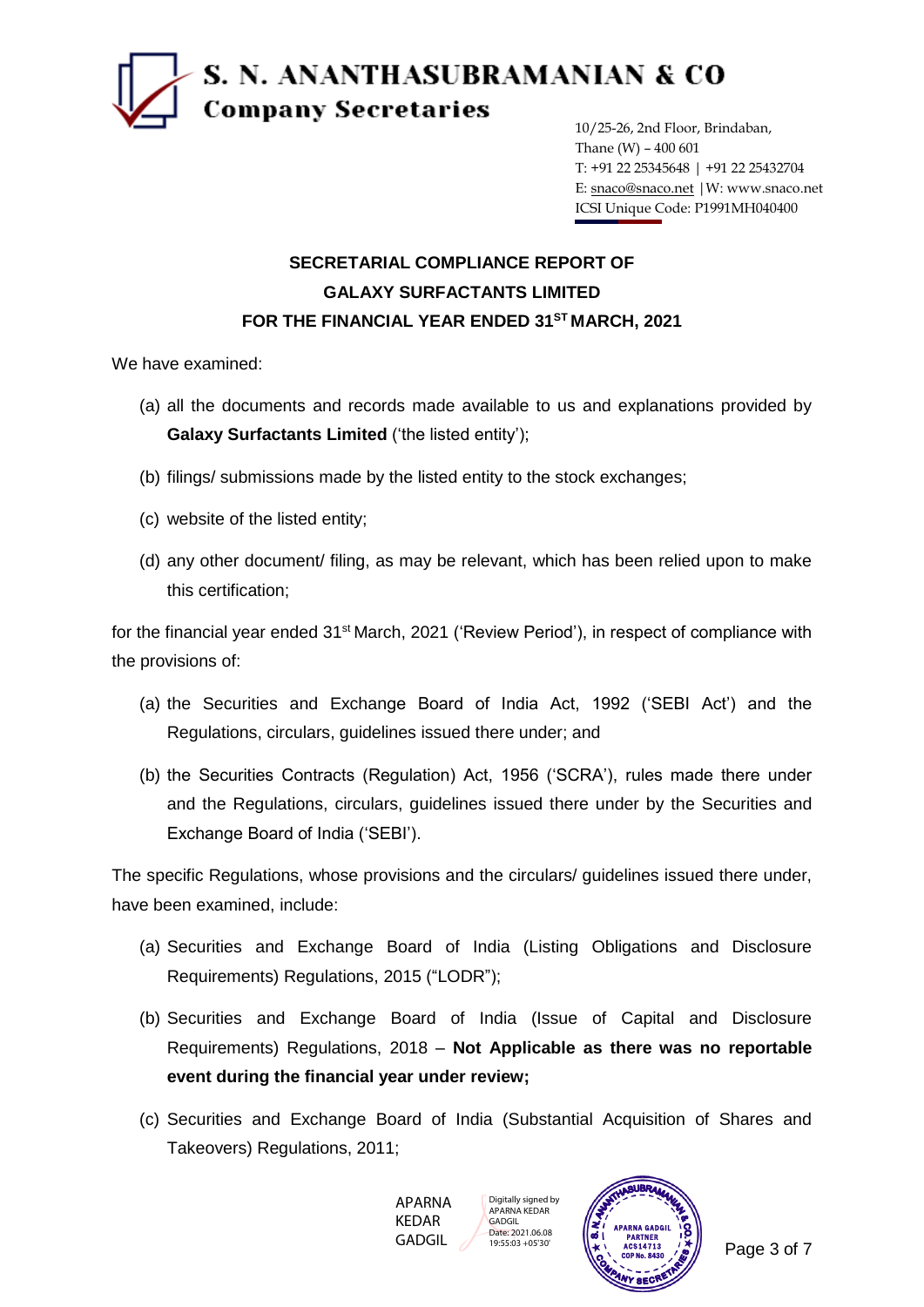#### S. N. ANANTHASUBRAMANIAN & CO **Company Secretaries**

- (d) Securities and Exchange Board of India (Buyback of Securities) Regulations, 2018 **Not Applicable as there was no reportable event during the financial year under review;**
- (e) Securities and Exchange Board of India (Share Based Employee Benefits) Regulations, 2014 – **Not Applicable as there was no reportable event during the financial year under review;**
- (f) Securities and Exchange Board of India (Issue and Listing of Debt Securities) Regulations, 2008 – **Not Applicable as there was no reportable event during the financial year under review;**
- (g) Securities and Exchange Board of India (Issue and Listing of Non-Convertible and Redeemable Preference Shares) Regulations, 2013 – **Not Applicable as there was no reportable event during the financial year under review;**
- (h) Securities and Exchange Board of India (Prohibition of Insider Trading) Regulations, 2015;

and circulars/ guidelines issued there under;

and based on the above examination, we hereby report that, during the review period:

(a) The listed entity has complied with the provisions of the above Regulations and circulars/ guidelines issued there under, except in respect of matters specified below:

| Sr. | <b>Compliance Requirement</b>       | <b>Deviations</b>              | Observations/<br><b>Remarks of the</b> |  |
|-----|-------------------------------------|--------------------------------|----------------------------------------|--|
| No. | (Regulations/circulars/             |                                |                                        |  |
|     | guidelines including                |                                | <b>Practicing</b>                      |  |
|     | specific clause)                    |                                | Company                                |  |
|     |                                     |                                | <b>Secretary</b>                       |  |
| 1.  | Regulation 13(3) of LODR:           | The said statement             | **The<br>facts<br>are                  |  |
|     | The listed entity shall file with   | investor<br>of                 | reported in<br>part                    |  |
|     | exchange<br>the<br>stock<br>on      | complaints for the             | "c": of this report.                   |  |
|     | quarterly basis, with 21 days       | quarter ended 31 <sup>st</sup> |                                        |  |
|     | from the end of each quarter,       | December<br>2020               |                                        |  |
|     | a statement giving the number       | was submitted to               |                                        |  |
|     | of investor complaints pending      | the NSE on $22nd$              |                                        |  |
|     | beginning<br>the<br>of<br>the<br>at | January 2021, with             |                                        |  |

APARNA KEDAR GADGIL

**APARNA GADGIL** COP No. 8430 Digitally signed by APARNA KEDAR Date: 2021.06.08 19:55:19 +05'30'

GADGIL

**PARTNER** ACS 14713 Page 4 of 7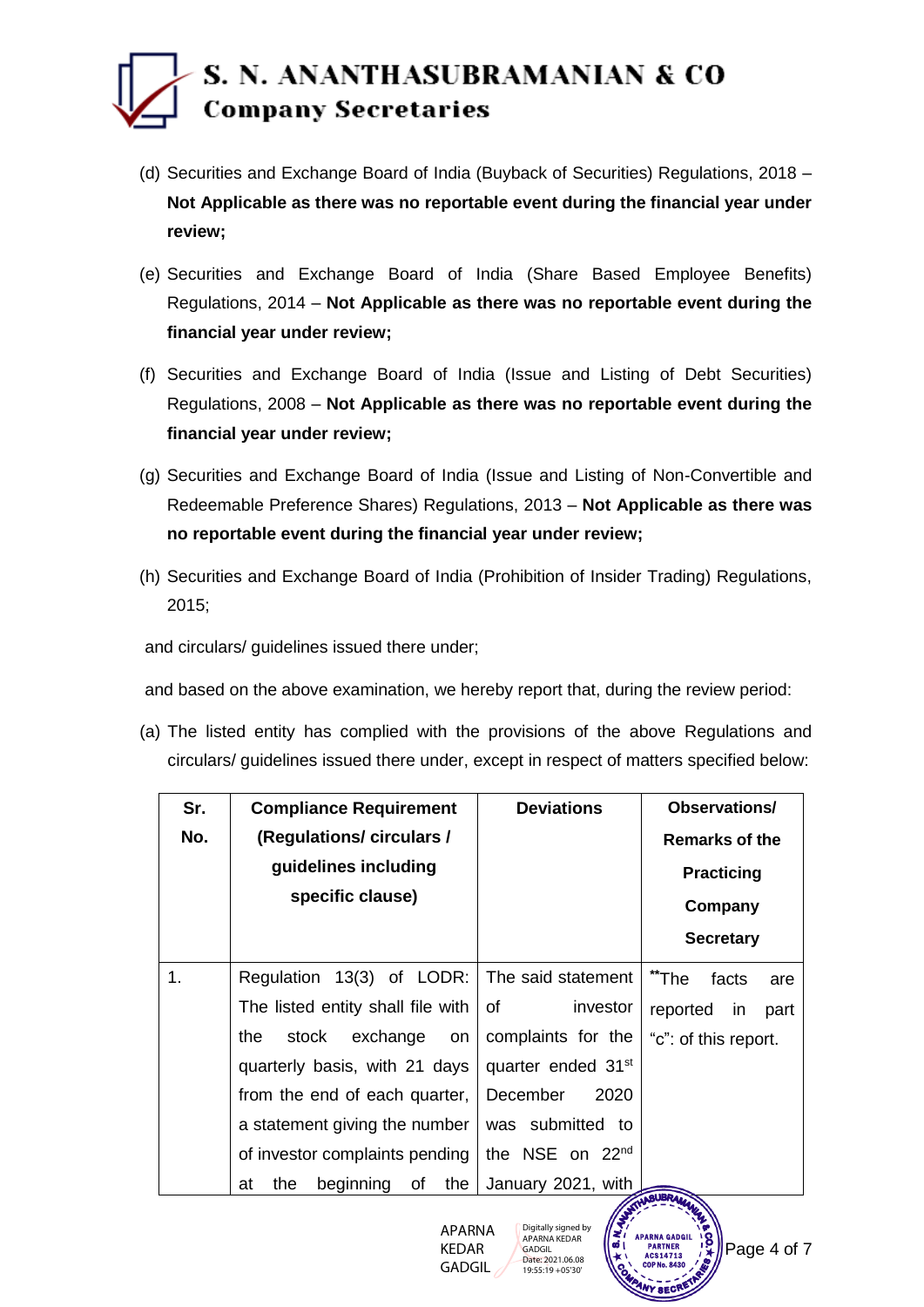### S. N. ANANTHASUBRAMANIAN & CO **Company Secretaries**

|    | quarter, those received during   | a delay of one day.           |                                |
|----|----------------------------------|-------------------------------|--------------------------------|
|    | the<br>quarter, disposed off     |                               |                                |
|    | during the quarter and those     |                               |                                |
|    | remaining unresolved at the      |                               |                                |
|    | end of the quarter.              |                               |                                |
| 2. | Regulation 23(9) of LODR:        | While the results             | Company<br>has                 |
|    | The Listed entity shall submit   | for the half year             | submitted                      |
|    | within 30 days from the date     | ended $31st$ March            | Disclosure to NSE              |
|    | of publication of its standalone | 2020<br>were                  | on 13 <sup>th</sup> July 2020, |
|    | consolidated<br>financial<br>and | published on 25 <sup>th</sup> | within<br>prescribed           |
|    | results for the half year,       | 2020, the<br>June             | time<br>but                    |
|    | disclosures of Related Party     | Disclosure of RPTs            | inadvertently<br>did           |
|    | Transactions<br>on<br>a          | was made to BSE               | submit<br>the<br>not           |
|    | consolidated basis, in<br>the    | on $11^{th}$ February         | Disclosure to BSE              |
|    | format prescribed in<br>the      | 2021 after delay of           | on time.                       |
|    | relevant<br>Accounting           | 6 months.                     |                                |
|    | Standards for annual results     |                               |                                |
|    | to the stock exchanges and       |                               |                                |
|    | publish the same on the          |                               |                                |
|    | website.                         |                               |                                |

- (b) The listed entity has maintained proper records under the provisions of the above Regulations and circulars/ guidelines issued there under insofar as it appears from my/our examination of those records.
- (c) The following are the details of actions taken against the listed entity/ its promoters/ directors/ material subsidiaries either by SEBI or by Stock Exchanges (*including under the Standard Operating Procedures issued by SEBI through various circulars)*  under the aforesaid Acts/ Regulations and circulars/ guidelines issued there under **–**



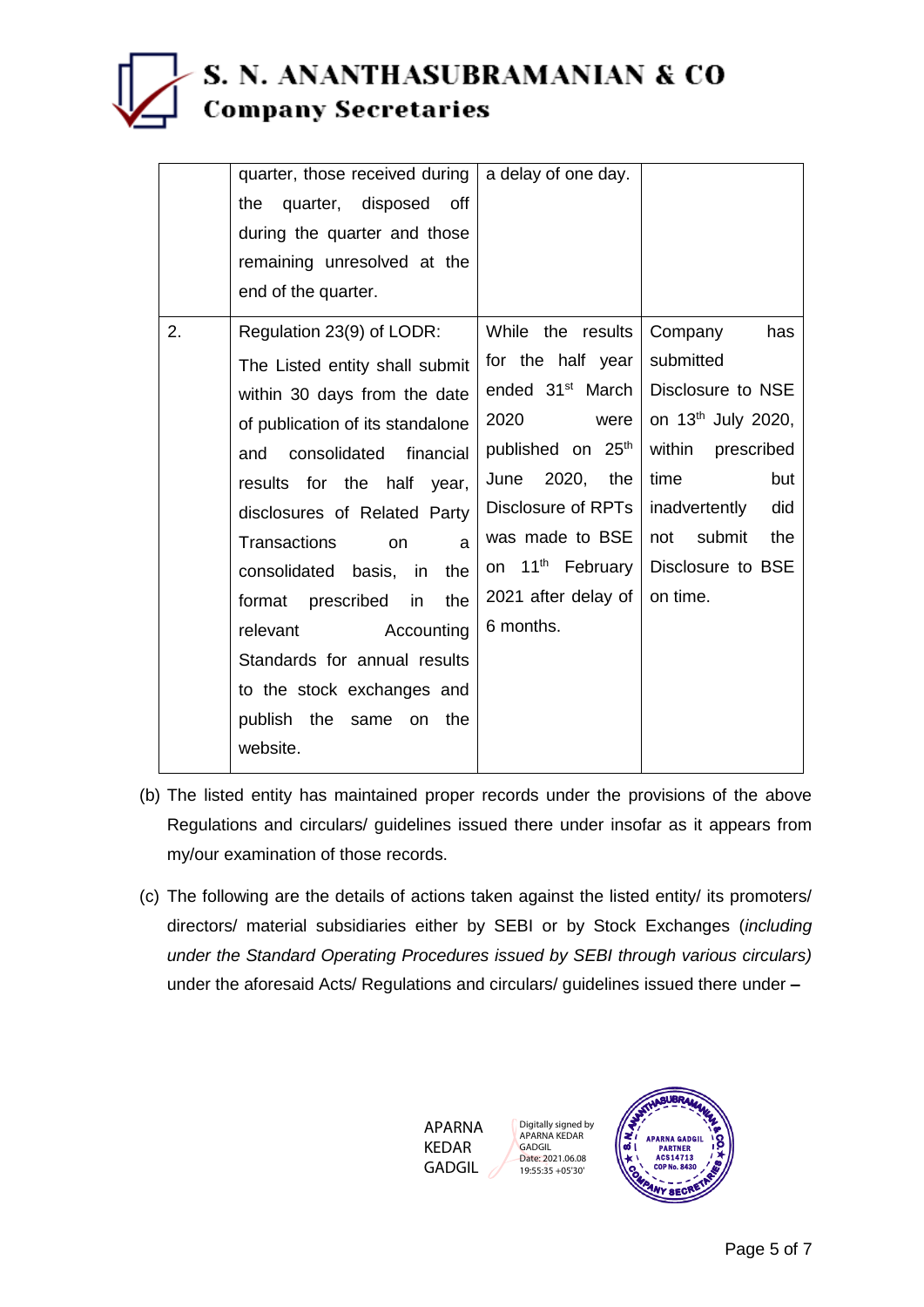# S. N. ANANTHASUBRAMANIAN & CO<br>Company Secretaries

| Sr.No. | <b>Action</b> | <b>Details of violation</b>     | <b>Details of</b>          | Observation/                    |
|--------|---------------|---------------------------------|----------------------------|---------------------------------|
|        | taken by      |                                 | action taken:              | <b>Remarks of</b>               |
|        |               |                                 | <b>Fine, Warning</b>       | <b>Practicing</b>               |
|        |               |                                 | letter,                    | Company                         |
|        |               |                                 | debarment                  | Secretary, if any               |
|        |               |                                 | etc.                       |                                 |
| $***1$ | <b>NSE</b>    | <b>The</b><br>statement<br>of   | NSE<br>has                 | The Company has                 |
|        |               | investor<br>complaints          | served<br>a                | responded to NSE                |
|        |               | under regulation 13 (3)         | notice                     | on 18 <sup>th</sup> February    |
|        |               | for the quarter ended           | communicating              | 2021 that it could              |
|        |               | 31 <sup>st</sup> December 2020  | the delay<br>in            | submit<br>the<br>not            |
|        |               | was submitted to the            | submission                 | Statement due to a              |
|        |               | NSE on 22 <sup>nd</sup> January | vide<br>email              | technical<br>glitch,            |
|        |               | 2021, with a delay of           | 16 <sup>th</sup><br>dated, | which<br>was                    |
|        |               | one day,                        | February                   | submitted once the              |
|        |               |                                 | 2021and                    | technical glitch was            |
|        |               |                                 | imposed a fine             | resolved by<br><b>NSE</b>       |
|        |               |                                 | of Rs. 1180/-              | 22 <sup>nd</sup><br>i.e.,<br>on |
|        |               |                                 |                            | January 2021. The               |
|        |               |                                 |                            | Company<br>has                  |
|        |               |                                 |                            | requested NSE to                |
|        |               |                                 |                            | withdraw the said               |
|        |               |                                 |                            | notice and waive                |
|        |               |                                 |                            | the fine imposed.               |
|        |               |                                 |                            | NSE's is yet to                 |
|        |               |                                 |                            | respond<br>to<br>the            |
|        |               |                                 |                            | request.                        |
|        |               |                                 |                            | The Statement was               |
|        |               |                                 |                            | filed<br>with<br><b>BSE</b>     |
|        |               |                                 |                            | within<br>prescribed            |
|        |               |                                 |                            | 13 <sup>th</sup><br>time<br>on  |
|        |               |                                 |                            | January 2021.                   |



Digitally signed by APARNA KEDAR GADGIL Date: 2021.06.08 19:55:51 +05'30'